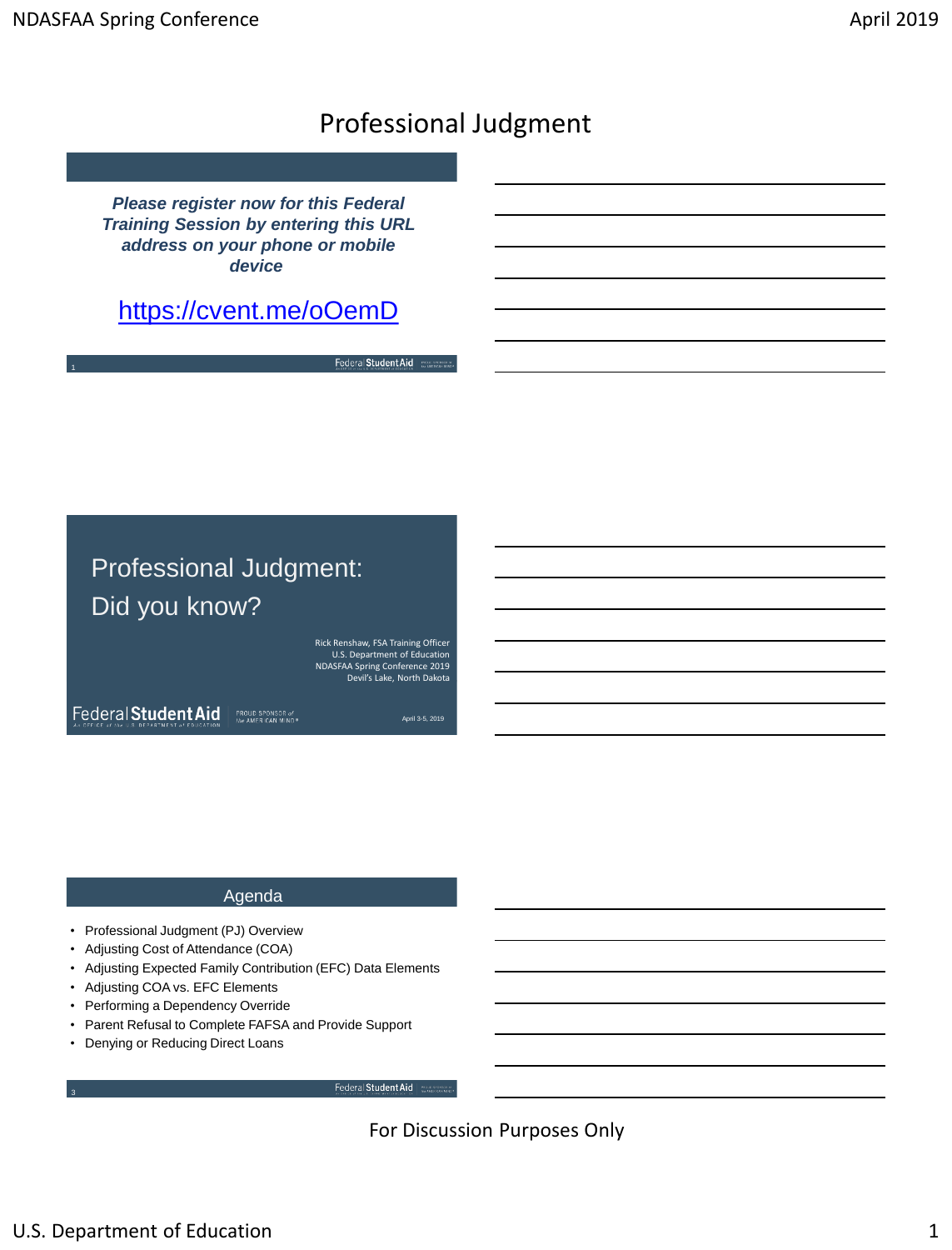

#### **What is Professional Judgment?**

- The term *professional judgment* is found in the Code of Federal Regulations, but there are no regulations for the practice
- The law does not use the term *professional judgment*
	- The *Higher Education Act of 1965* (*HEA*) refers to the financial aid administrator's authority to make adjustments, on the basis of documentation, to allow for treatment of an individual with *special circumstances*

Federal Student Aid | 2000 st

Federal Student Aid | mag

### **What is Professional Judgment?**

*HEA Sec. 479A(a) IN GENERAL — Nothing in this part shall be interpreted as limiting the authority of the financial aid administrator, on the basis of adequate documentation, to make adjustments on a case-by-case basis to the cost of attendance or the values of the data items required to calculate the expected student or parent contribution (or both) to allow for treatment of an individual eligible applicant with special circumstances*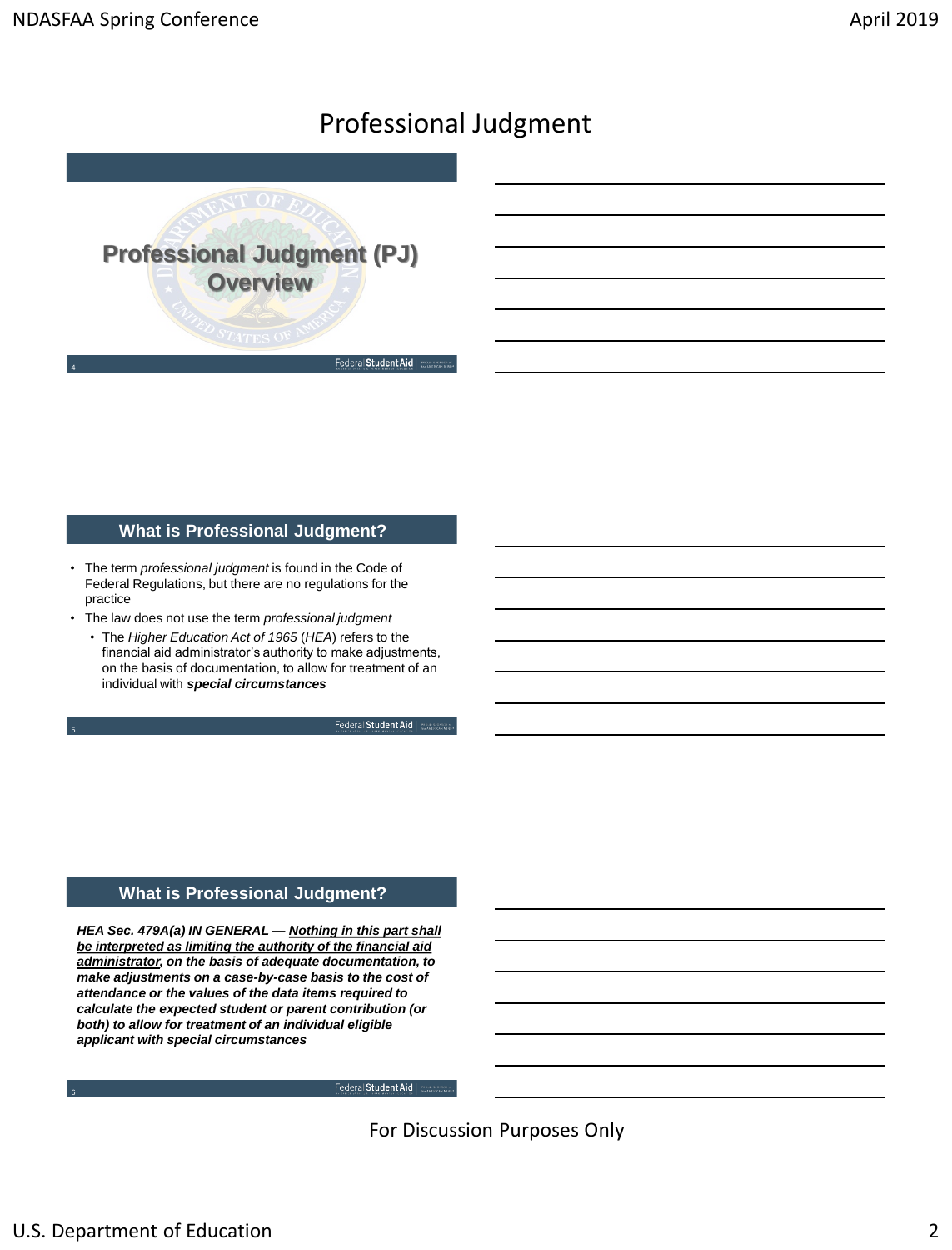## **What Professional Judgment is Not**

• What a PJ **cannot** be used for:

- to carry forward a decision from year to year (unless subsequent requests are made and subsequent documentation obtained where needed)
- to directly change an EFC

7

- to make changes to the EFC formula
- to establish automatic categories of special circumstances and provide identical outcomes to all students in that circumstance
- to make decisions that are based on anything other than a case-bycase basis

Federal Student Aid | MOLD STONES

## **What Professional Judgment is Not**

- What a PJ **cannot** be used for (cont.):
	- to circumvent the regulations or the law
	- to waive student eligibility requirements
	- to make a dependent student independent based solely on the student's demonstrated self-sufficiency
	- to change an applicant's dependency status from independent to dependent (more on this later)

Federal Student Aid | 2

Federal Student Aid

#### **Professional Judgment Documentation**

- The HEA uses the phrase, *on the basis of adequate documentation*
- ED does not define adequate documentation
- An auditor or program reviewer must be able to understand the decision from the documentation
- Documentation should show that the institution has taken proper action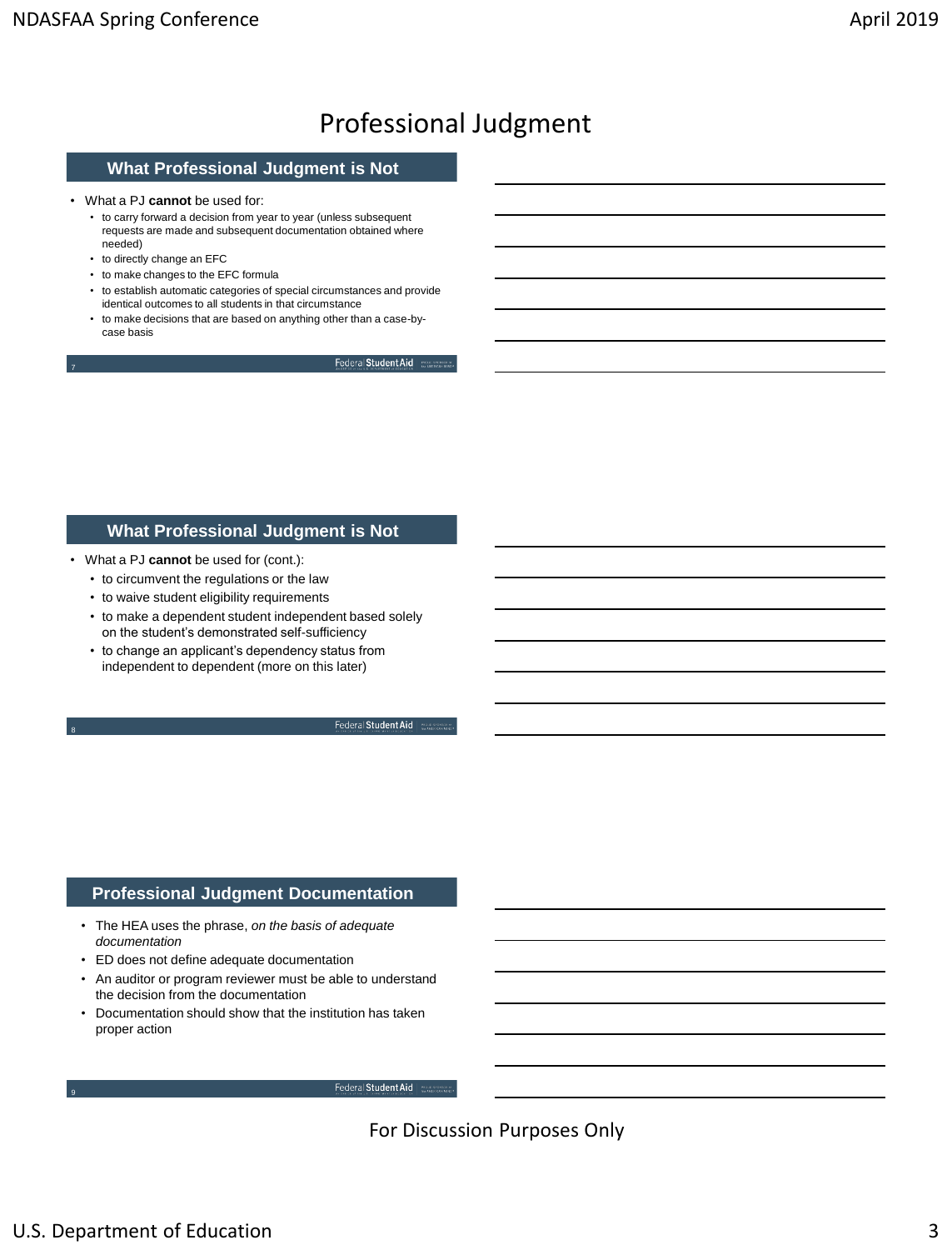## **Professional Judgment Documentation**

Documentation considerations:

10

- Should be "adequate and reasonable"
- Use third-party documentation when possible
- Can never have too much documentation
- Remain flexible on documentation types

Federal Student Aid | mann

### **Professional Judgment is a Choice**

- Exercising PJ is at the discretion of the school and is a matter of policy
- A school may refuse PJ as a matter of policy
- If a school conducts a PJ, it must have a policy
- A school is not obligated to exercise a PJ for a student if conducted at another school

Federal Student Aid

Federal Student Aid | mouses

## **Professional Judgment & Verification**

- If a student is selected for verification, the verification process must be complete before exercising a PJ
- The results of the verification and PJ cannot be submitted on the same day
	- After the school receives the verified Institutional Student Information Record (ISIR), the school would use the resulting ISIR transaction to make adjustments for the PJ

For Discussion Purposes Only

12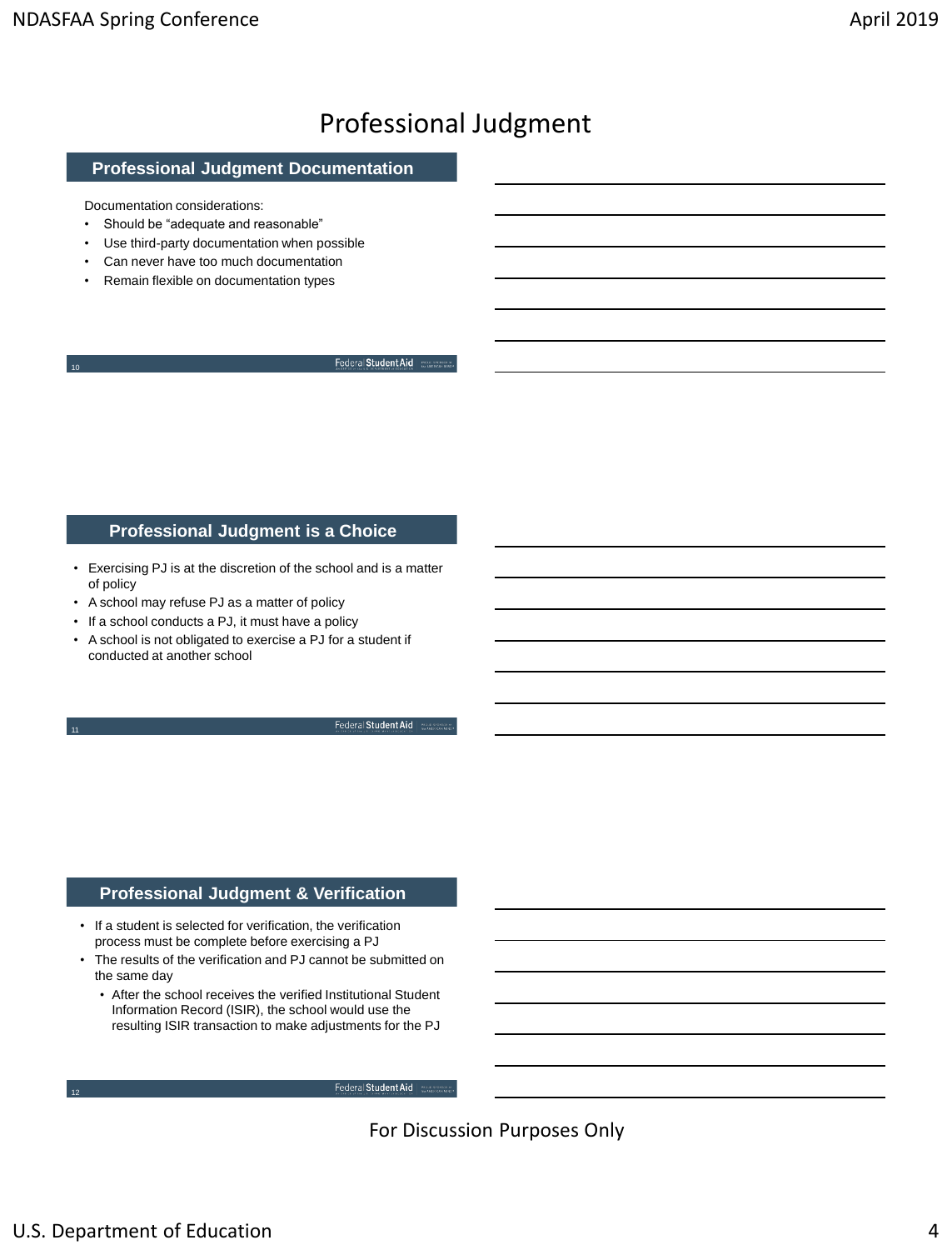## **Cost of Attendance Adjustments**

#### **HEA Sec. 479A(a)**

13

*" Nothing in this part shall be interpreted as limiting the authority of the financial aid administrator, on the basis of adequate documentation, to make adjustments on a case by case basis to the cost of attendance. . . to allow for treatment of an individual eligible applicant with special circumstances."*

Federal Student Aid

#### **Cost of Attendance (COA) Adjustments**

- Each COA component is an estimate of the student's educational expenses
- Most schools use *average* costs rather than *actual* expenses
- Financial aid administrators are given the latitude to adjust any of these components on a case-by-case basis to allow for special circumstances

Federal Student Aid | m

#### **Cost of Attendance Elements**

• Transportation

- Tuition
- Fees

14

• Books

15

- Supplies
- Dependent Care • Licensure Costs

• Room and Board

• Costs associated with Study Abroad

Federal Student Aid

• Miscellaneous Personal Expenses

• Disability related expenses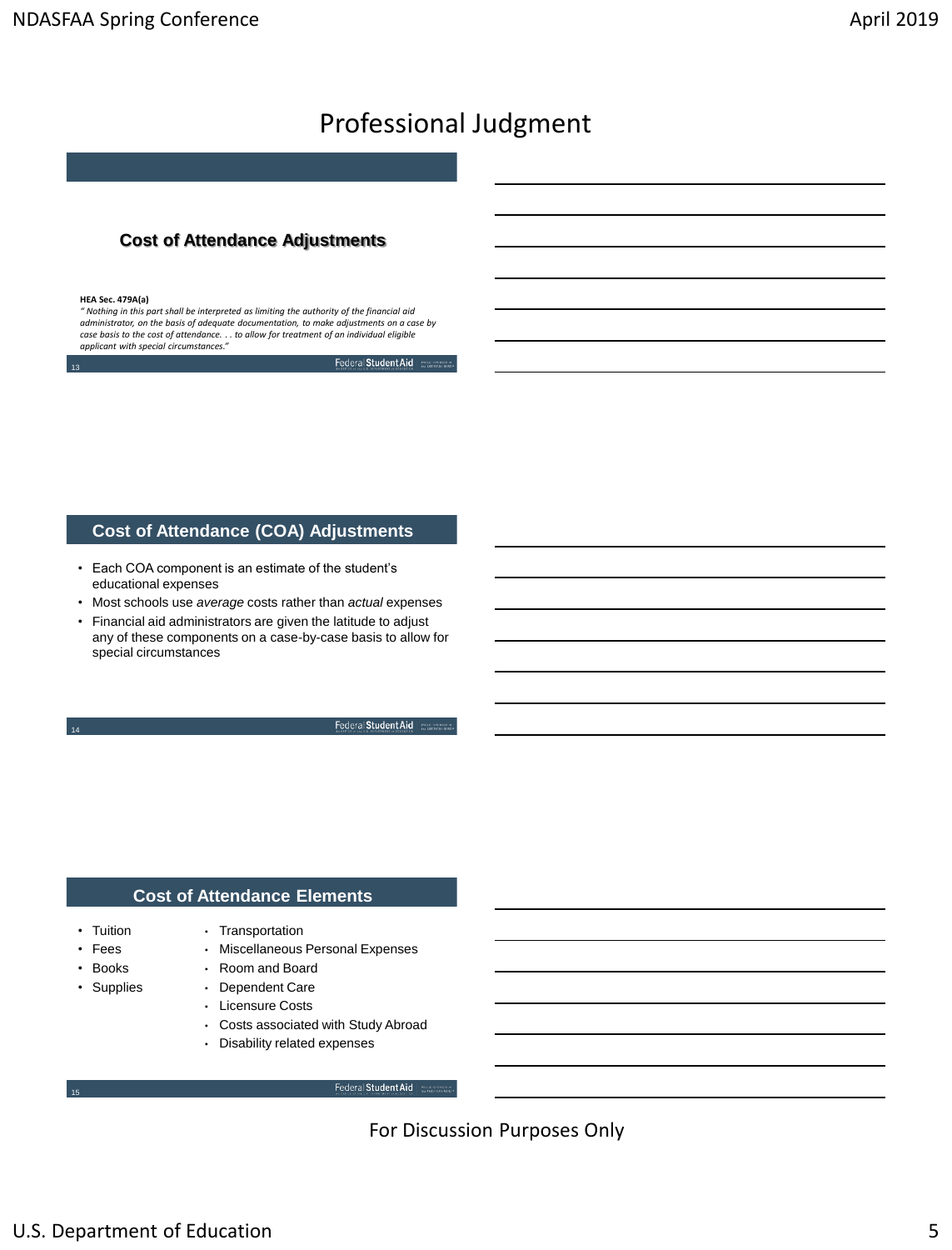## **EFC Data Element Adjustments**

#### **HEA Sec. 479A(a)**

16

17

18

*" Nothing in this part shall be interpreted as limiting the authority of the financial aid administrator, on the basis of adequate documentation, to make adjustments on a case by case basis . . . to the values of the data items required to calculate the expected student or parent contribution (or both) to allow for treatment of an individual eligible applicant with special circumstances."*

Federal Student Aid | mouth of

### **Adjust EFC Data Elements**

- This type of professional judgment gives the FAA the latitude to modify one, or more, of the data elements listed on the FAFSA® which are used in the EFC formula
- It is important that the school choose an element and value that is appropriate to the student's special circumstances
	- Understanding the EFC formula, as described in the AVG Chapter 3, can help the FAA make a more appropriate decision

Federal Student Aid

Federal Student Aid

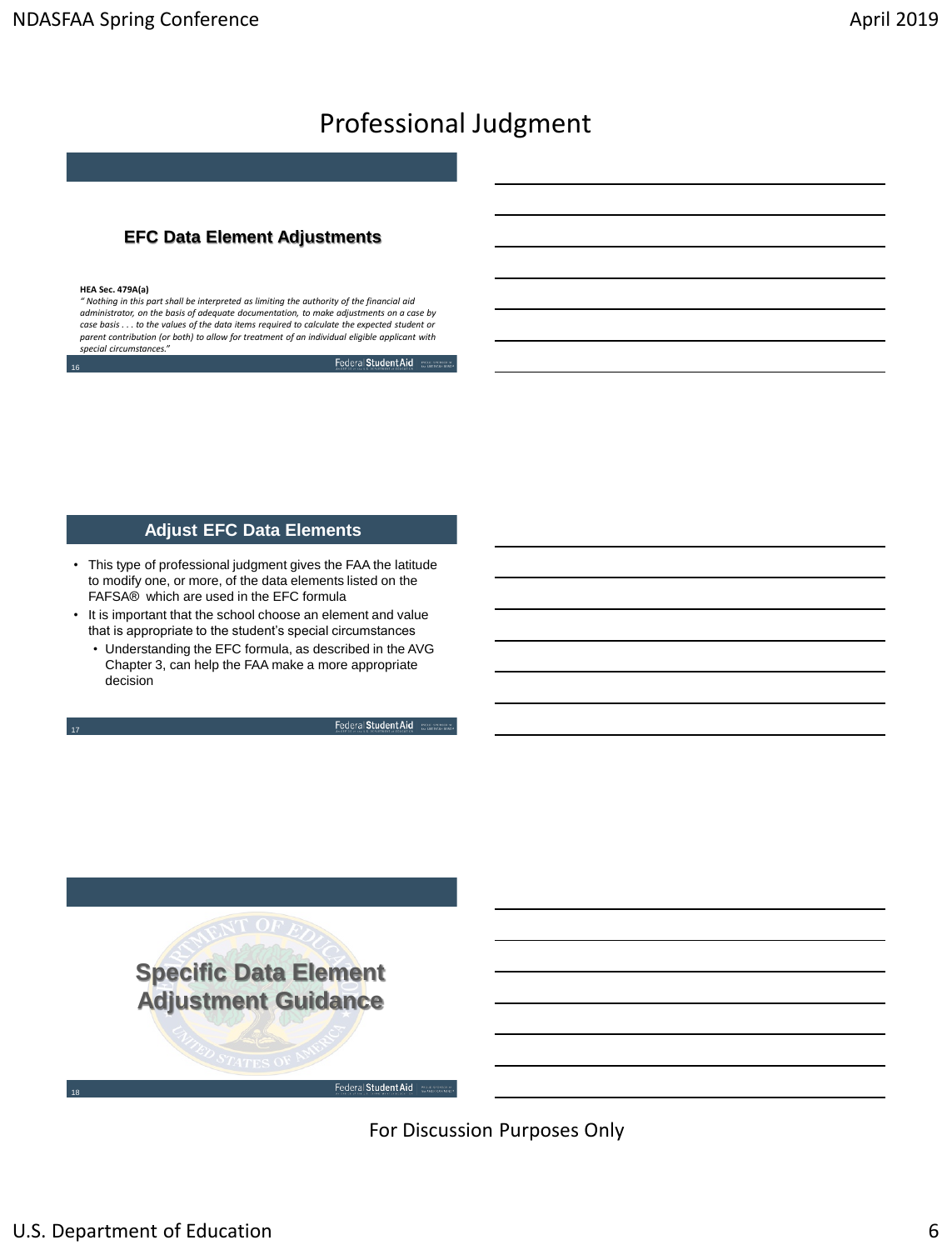20

21

# Professional Judgment

### **IRA Roth Conversions**

- When converting a regular Individual Retirement Account (IRA) into a Roth IRA by transferring funds, the amount converted has to be reported as taxable income
- This results in a higher income reported on the FAFSA, even though the family doesn't have additional income or assets available
- Schools can use PJ to adjust the income and taxes as though there was no Roth conversion
- Schools are not required to perform this type of PJ

Federal Student Aid | move stosses

### **Unemployment Benefits**

- DCLs GEN 09-04 & GEN 09-05: Use of Professional Judgment by Financial Aid Administrations
	- Unemployment benefits can be reduced to zero
	- If other family members are receiving unemployment benefits, schools are encouraged to examine the family's economic situation and make appropriate adjustments

*GEN 11-04 clarifies that these DCLs are still in effect*

Federal Student Aid

Federal Student Aid

### **Unemployment Benefits (cont.)**

- Documentation: Letters for unemployment insurance issuance from state unemployment agencies can be used for up to 90 days from date of issue
- Documentation: Other verification of current receipt of unemployment benefits is an acceptable substitute for the state unemployment agency letter
- Schools should make an effort to determine if the student or family member is still unemployed before applying this provision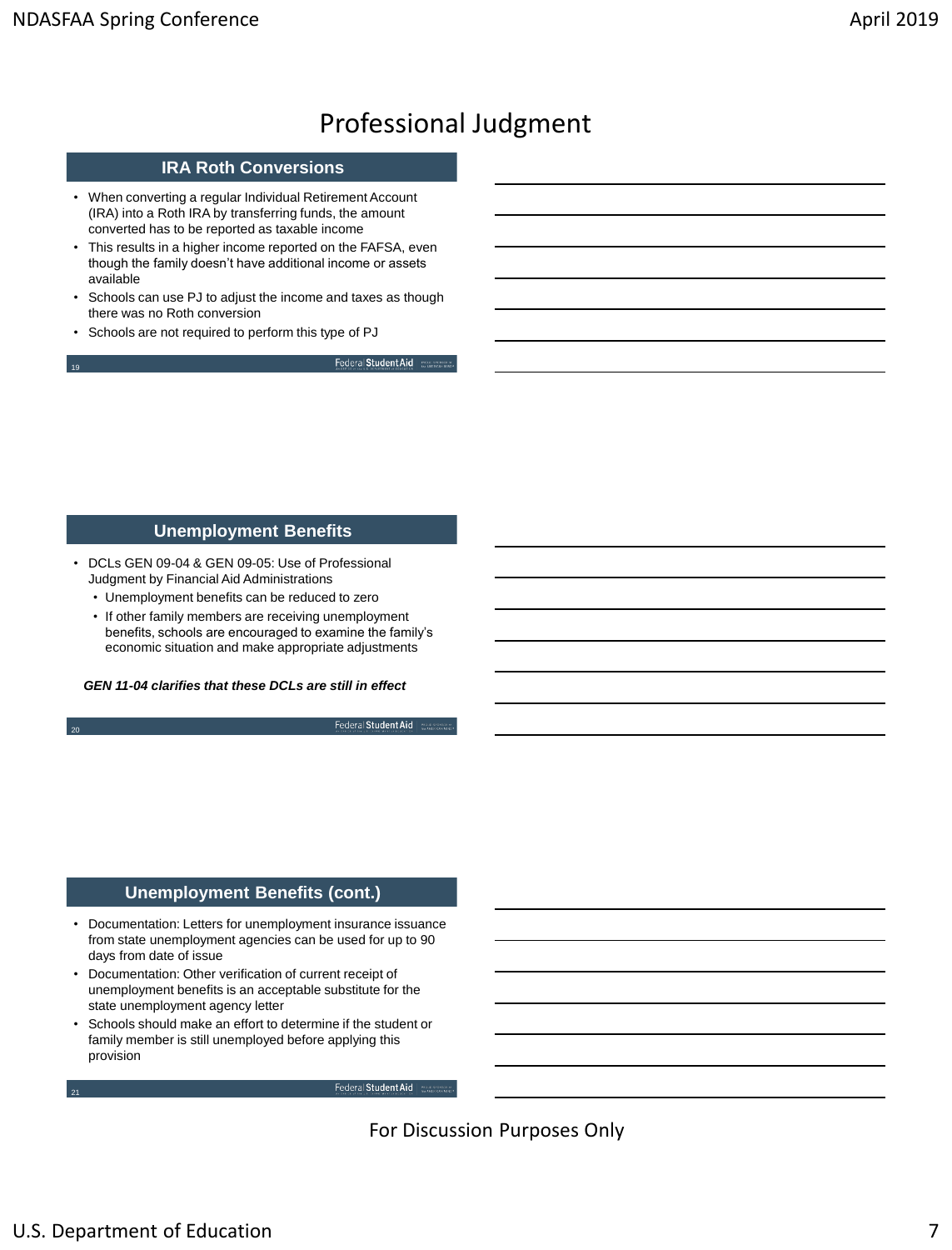23

# Professional Judgment

## **Prior-Prior Year Data**

- Since prior-prior year data may be significantly different than prior year data, schools may see more cases to justify the use of PJ to adjust income data elements upward or downward
- While schools may identify a category of students who have similar circumstances, they may not automatically provide identical treatment to students in that category
	- Each PJ case must be determined and documented on a case-by-case basis

Federal Student Aid

### **Prior-Prior Year Data**

- When making an adjustment to income data elements, a school can use any 12 month period that it determines best demonstrates the family's financial strength
- If satisfactory documentation is obtained,12 month periods may include, but are not limited to:
	- Prior year income data
	- Past 12 months income data from time of request
	- Anticipated income data for the financial aid award year
	- Anticipated income data for the current calendar year

Federal Student Aid

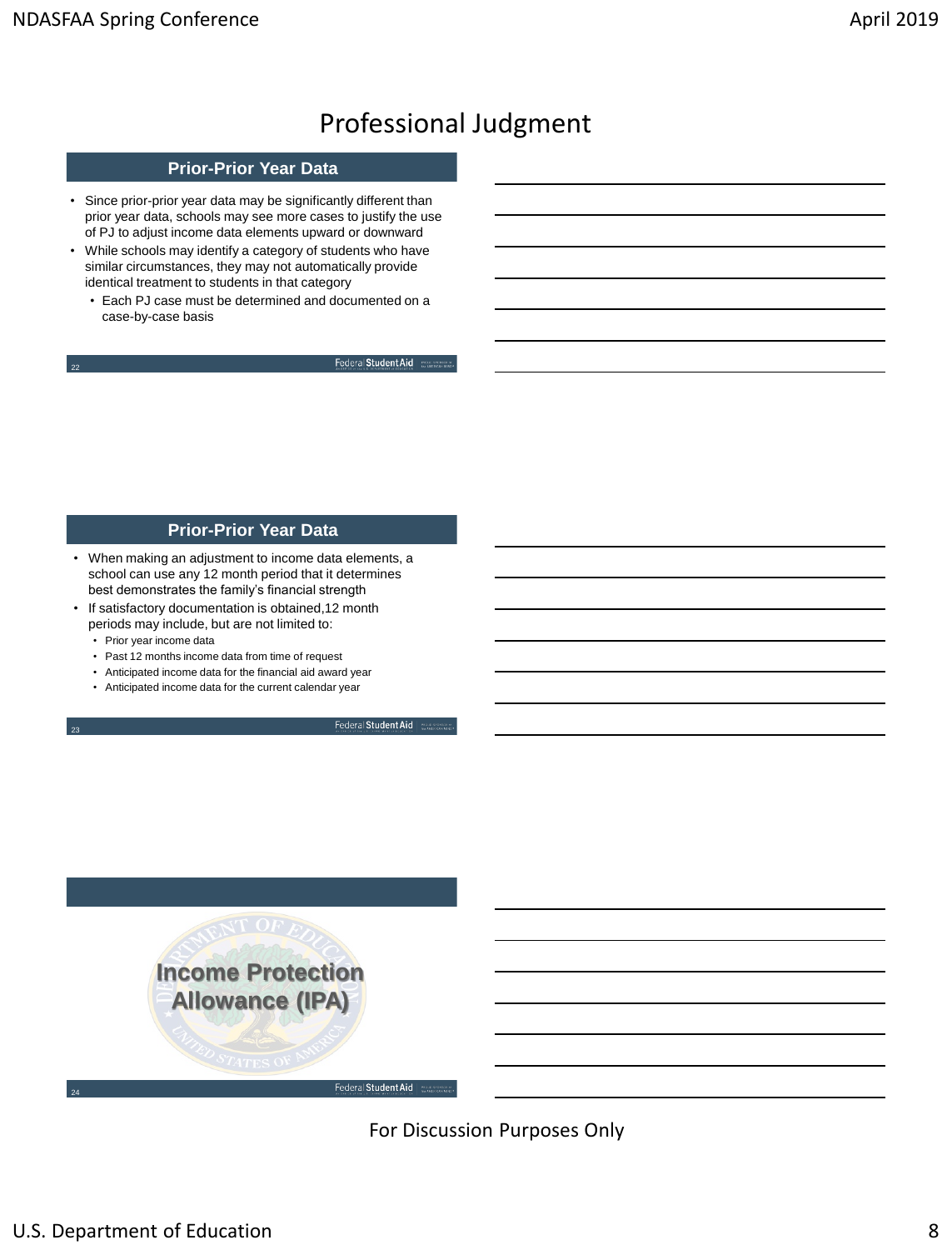#### **Income Protection Allowance (IPA)**

- Understanding the Income Protect Allowance (IPA) in the EFC formula can be helpful in adjusting an EFC data element
- The IPA is an allowance value in the EFC formula that directly reduces the AGI
- A school can determine the IPA by reviewing page three of the student's ISIR under Intermediate Values
	- It is the value labeled IPA

Federal Student Aid | mount

### **Income Protection Allowance (IPA)**

- IPA element breakdown is as follows:
	- 30% for food

25

- 22% for housing
- 9% for transportation
- 16% for clothing and personal care
- 11% for medical expenses
- 12% for other family consumption

Federal Student Aid | 20

Federal Student Aid

#### **Income Protection Allowance (IPA)**

#### Example:

27

26

Knowing that a student has an IPA of \$7,780, you can determine that the formula took into account \$856 for medical expenses (11% of \$7,780). If a student provides documentation that \$2,856 will be spent on out of pocket medical expenses, you have the ability to adjust either the AGI or taxes paid for the difference of \$2,000.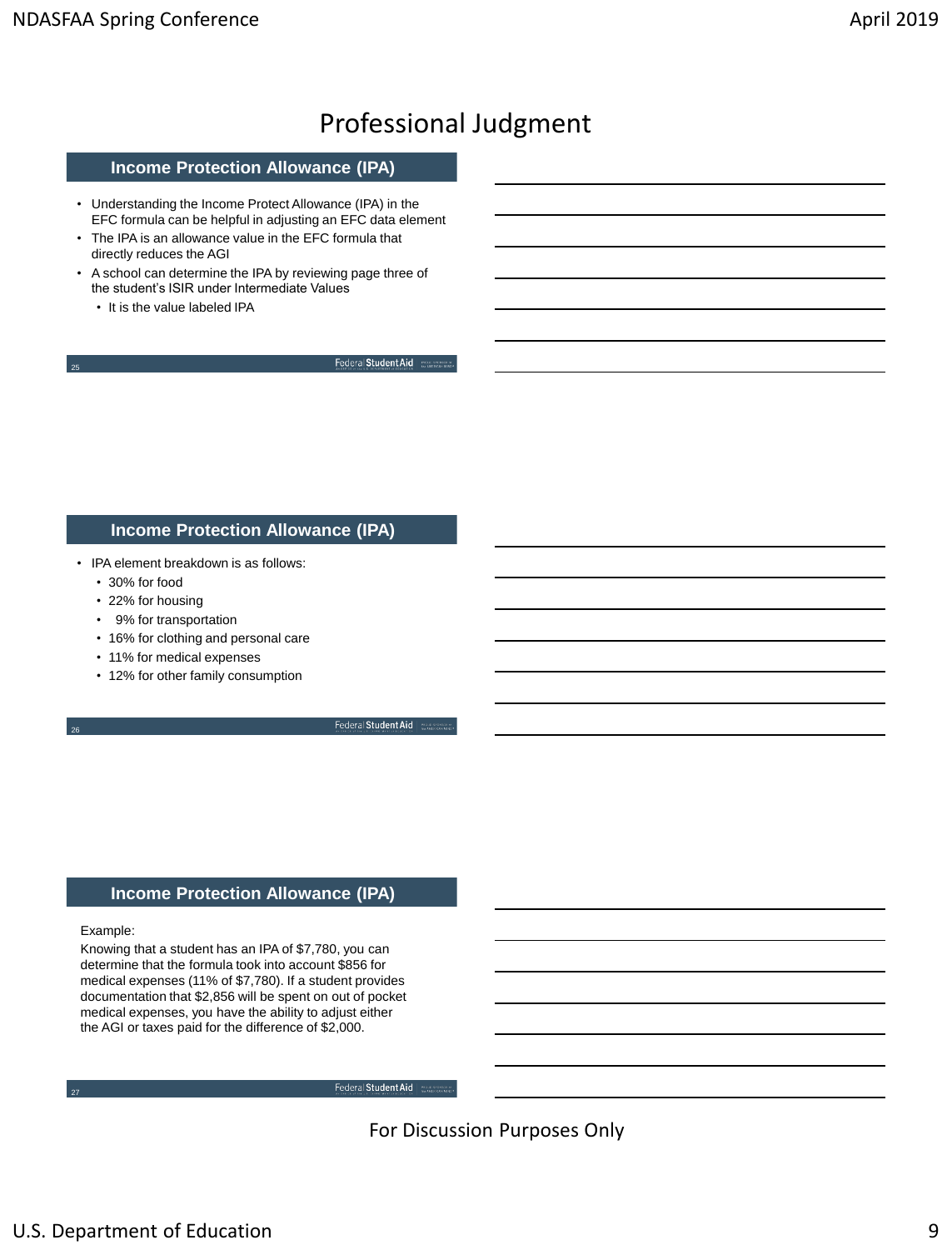

## **Adjusting COA vs. EFC Data Elements**

**Adjusting COA**: Generally, when making an upward adjustment of a COA element, the intent is to **potentially** increase the student's need based and/or non-need based aid eligibility

• Since COA does not often alter the amount of Federal Pell Grants, there is typically no change in the amount of Pell a student will receive under a COA adjustment

Federal Student Aid | mount

## **Adjusting COA to Affect Eligibility**

|                    |          | Award               |                                      |                     |                 |
|--------------------|----------|---------------------|--------------------------------------|---------------------|-----------------|
| COA Prior to PJ    |          |                     |                                      |                     |                 |
|                    |          | COA                 | \$16,300                             |                     | $Need = $9.100$ |
| Tuition/Fees:      | \$7.200  | EFC                 | \$7.200                              |                     |                 |
| Books/Supplies:    | \$1.300  |                     |                                      |                     |                 |
| Transportation:    | \$1.080  | Need Based          |                                      | Non-Need Based      |                 |
| Misc. Expenses:    | S<br>900 |                     | Scholarship \$7,500 DL Unsub \$3,900 |                     |                 |
| Room/Board:        | \$5.820  | DL Sub              | \$1.600                              | <b>PLUS</b>         | \$3,300         |
|                    |          |                     | \$9.100                              |                     | \$7.200         |
| Total <sup>.</sup> | \$16.300 | Total Aid: \$16.300 |                                      |                     |                 |
| 30                 |          |                     |                                      | Federal Student Aid |                 |



For Discussion Purposes Only

29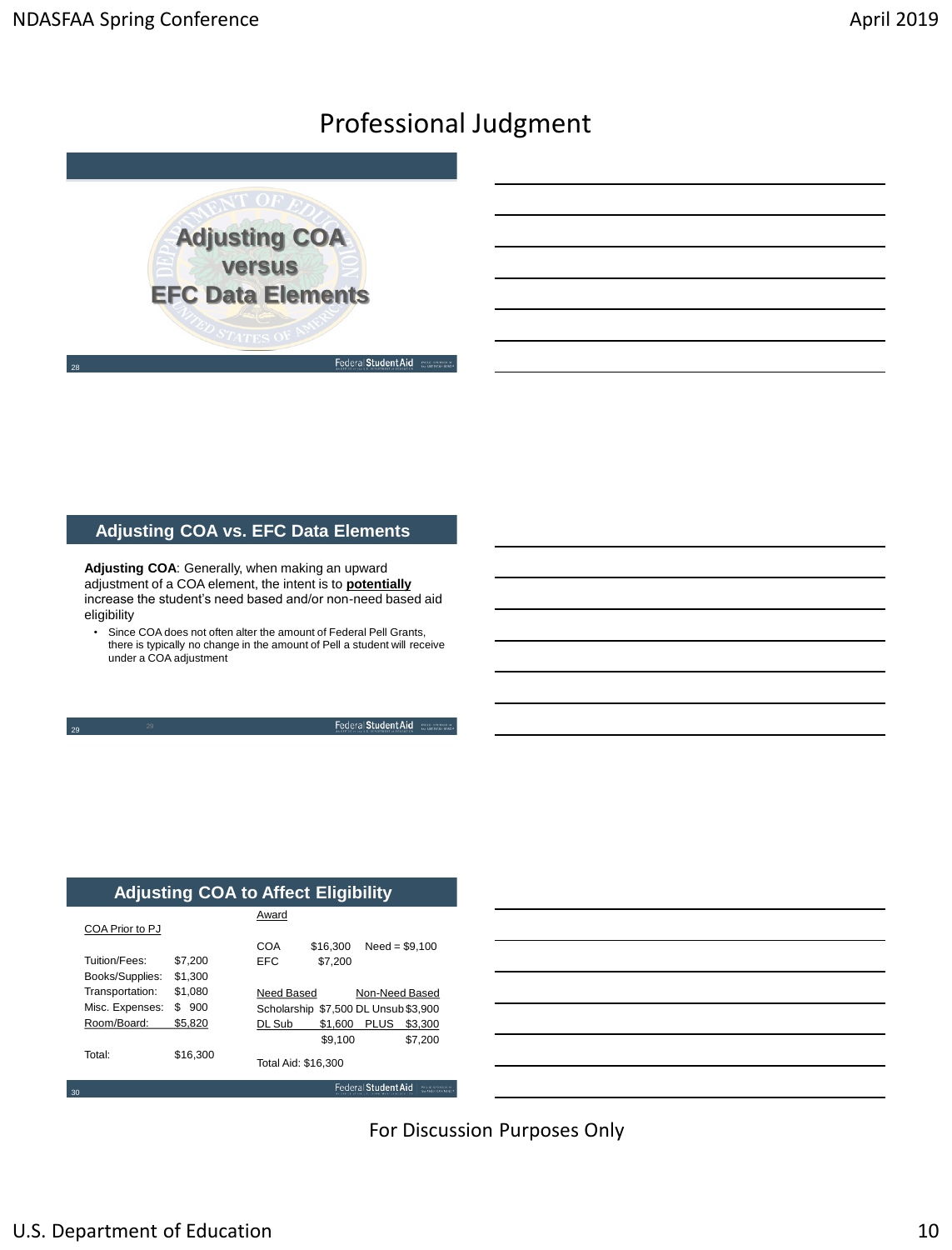## **Adjusting COA to Affect Eligibility**

|    |                                                     | \$1,700 Adjustment to COA     |            |                     |                                      |  |
|----|-----------------------------------------------------|-------------------------------|------------|---------------------|--------------------------------------|--|
|    | COA After PJ                                        |                               | Award      |                     |                                      |  |
|    | Tuition/Fees:<br>Books/Supplies:<br>Transportation: | \$7.200<br>\$1,300<br>\$1,080 | COA<br>EFC | \$7.200             | $$18,000$ Need = \$10,800            |  |
|    | Misc. Expenses:                                     | \$2,600                       | Need Based |                     | Non-Need Based                       |  |
|    | Room/Board:                                         | \$5,820                       |            |                     | Scholarship \$7,500 DL Unsub \$2,200 |  |
|    |                                                     |                               | DL Sub     | \$3,300             | <b>PLUS \$5,000</b>                  |  |
|    | Total <sup>-</sup>                                  | \$18,000                      |            | \$10,800            | \$7,200                              |  |
|    |                                                     |                               |            | Total Aid: \$18,000 |                                      |  |
| 31 |                                                     |                               |            |                     | Federal Student Aid                  |  |

| <u> 1989 - Johann Stoff, deutscher Stoffen und der Stoffen und der Stoffen und der Stoffen und der Stoffen und de</u> |  |  |
|-----------------------------------------------------------------------------------------------------------------------|--|--|
|                                                                                                                       |  |  |

## **Adjusting COA vs. EFC Data Elements**

**Adjusting EFC Data Elements**: Generally, when adjusting EFC Data elements, the intent is to lower the EFC to potentially increase Pell eligibility and/or other need-based aid.

Federal Student Aid

Federal Student Aid

## **Adjusting EFC to Affect Eligibility**

| Award Prior to EFC Adjustment |  |
|-------------------------------|--|
|                               |  |

32

33

| <b>COA</b> |                     | $$16,300$ Need = \$10,300 |         |
|------------|---------------------|---------------------------|---------|
| <b>EFC</b> | \$6.000             |                           |         |
| Need Based |                     | Non-Need Based            |         |
|            | Scholarship \$7,500 | DL Unsub \$2,700          |         |
| DL Sub     | \$2.800             | <b>PLUS</b>               | \$3.300 |
|            | \$10,300            |                           | \$6.000 |
|            | Total Aid: \$16,300 |                           |         |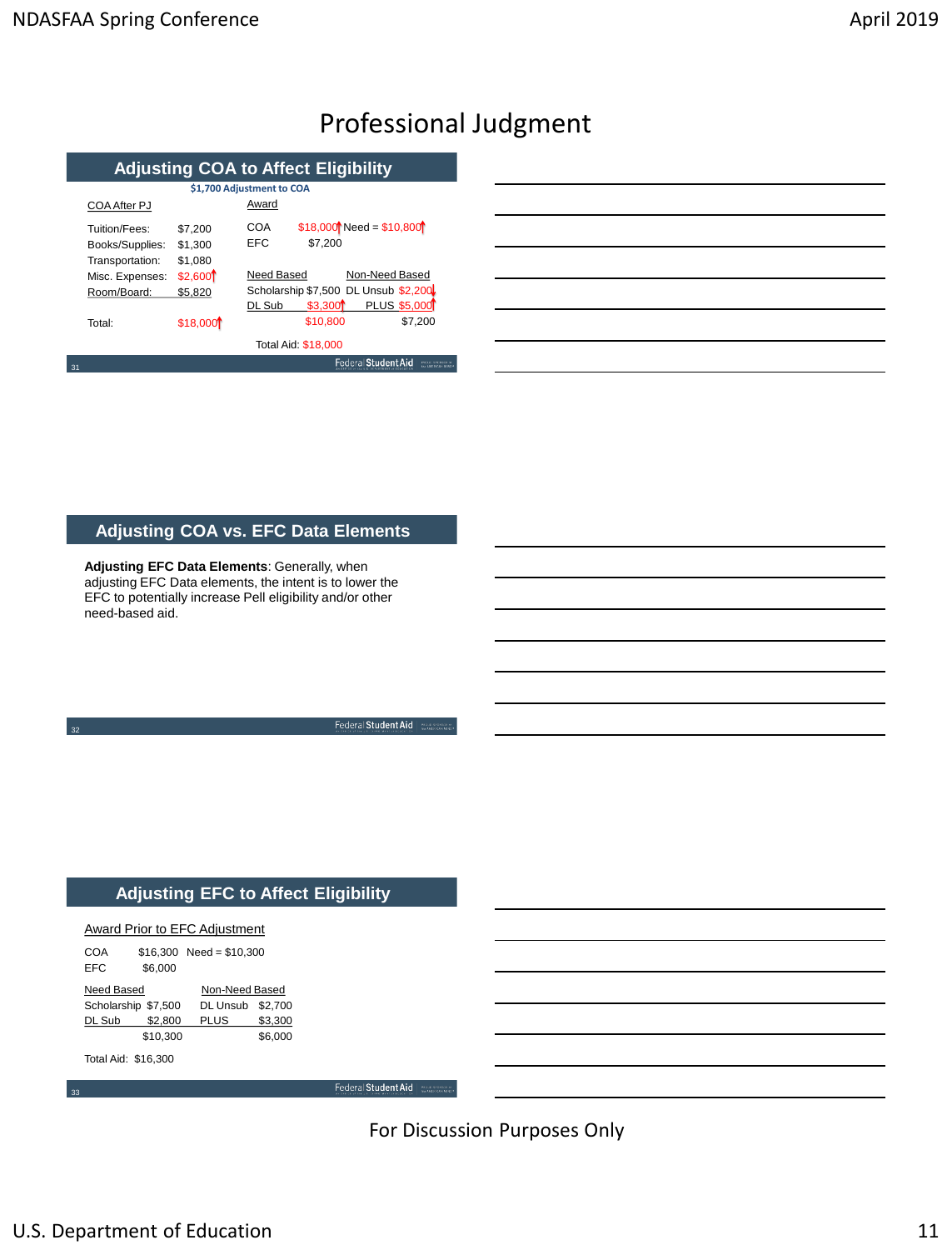| <b>Adjusting EFC to Affect Eligibility</b>     |                    |                                                                     |  |
|------------------------------------------------|--------------------|---------------------------------------------------------------------|--|
|                                                |                    | <b>EFC Adjustment to Account for Out of Pocket Medical Expenses</b> |  |
| Award After EFC Adiustment                     |                    |                                                                     |  |
| $$16.300$ Need = $$12.100$ <sup>†</sup><br>COA |                    |                                                                     |  |
| \$4.200<br><b>EFC</b>                          |                    |                                                                     |  |
| Need Based                                     | Non-Need Based     | Total Aid Eligibility = \$16,300                                    |  |
| $$1.770*$<br>Pell                              |                    |                                                                     |  |
| Scholarship \$7,500 DL Unsub\$2,670↓           |                    |                                                                     |  |
| \$2.830 <sup>1</sup> PLUS<br>DL Sub            | $$1,530\downarrow$ |                                                                     |  |
| $$12,100$ <sup>↑</sup>                         | \$4,200            |                                                                     |  |
| 34                                             |                    | Federal Student Aid                                                 |  |

## **Dependency Override**

#### **HEA Sec. 480(d)(7)**

35

36

States that a student who does not qualify as an "independent student" in one or more of the 13 categories, as defined in Step 3 of the FAFSA, may be considered an independent student if he or she; . . . is a student for whom a financial aid administrator makes a determination of independence by reason of other unusual circumstances.

Federal Student Aid | 30000

Federal Student Aid | manage

### **Dependency Override**

Section 480(d)(7) provides the financial aid administrator with great latitude in determining what constitutes *unusual circumstances*.

However, in accordance with DCL GEN 03-07, there are four identified conditions that individually, or in combination, *do not merit unusual circumstance*.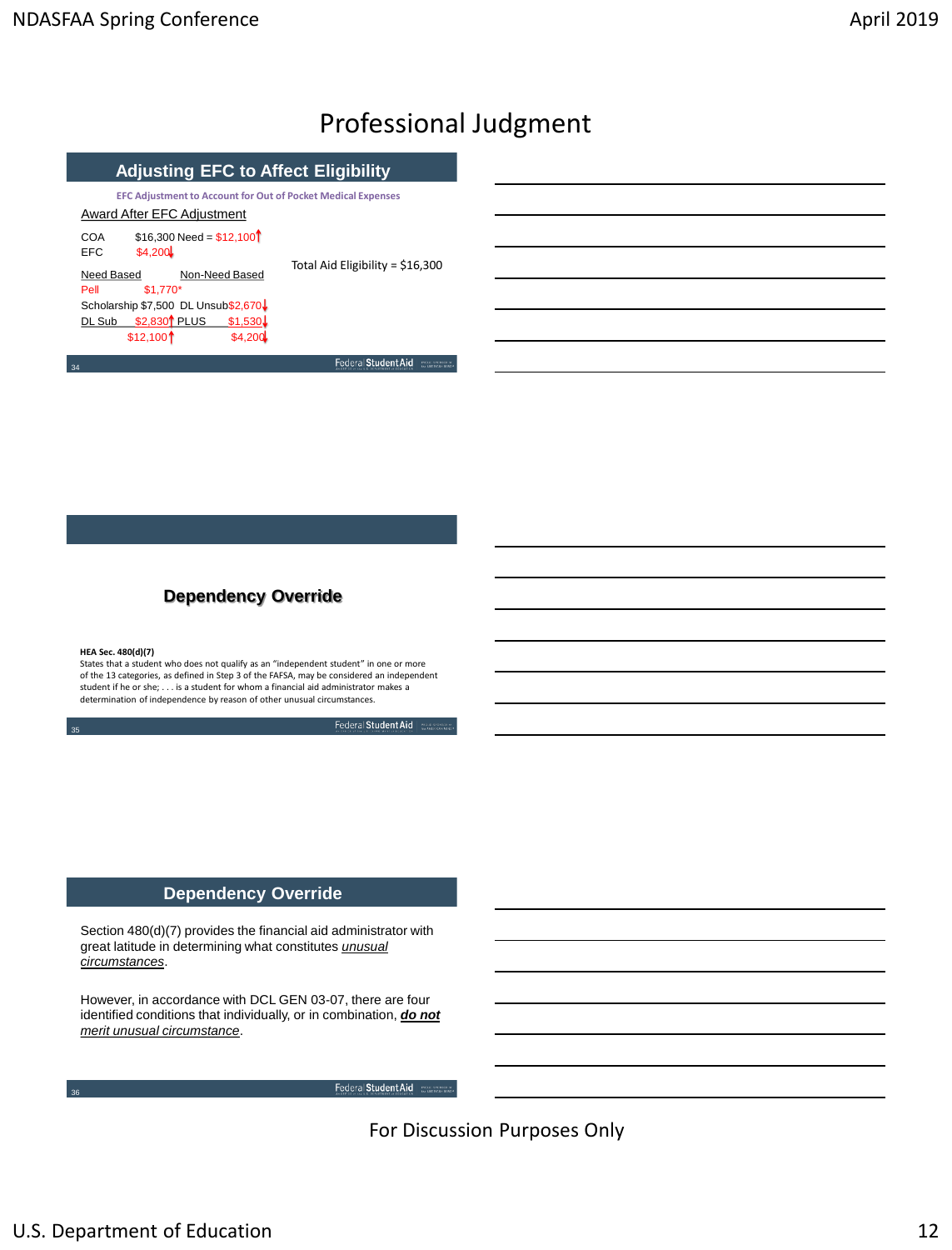38

## Professional Judgment

#### **Dependency Override (GEN 03-07)**

For purposes of dependency override, the following conditions do not merit unusual circumstance:

- Parents refusing to contribute to the student's education;
- Parents unwilling to provide information on the application or for verification;
- Parents not claiming the student as a dependent for income tax purposes;
- Parents live separately from student or in a foreign country (GEN 11-15)
- Students demonstrating total self-sufficiency

Federal Student Aid | MOLD STONES

#### **Dependency Override**

- GEN 03-07 further recognizes that unusual circumstances could include an abusive family environment or abandonment by parents
- GEN 11-15 provides examples as it relates to a family crisis or unlawful act wherein a dependency override might be considered

Federal Student Aid | 2000

Federal Student Aid | mag

## **Parent Refusal to Complete FAFSA & Provide Support**

#### **HEA Sec. 479A(a)**

39

... In addition, nothing in this title shall be interpreted as limiting the authority of the *student financial aid administrator . . . to offer a dependent student financial assistance under section 428H or a Federal Direct Unsubsidized Stafford Loan without requiring the parents of such student to file the financial aid form prescribed under sections 482 if the student financial aid administrator verifies that the parent or parents of such student have ended financial support of such student and refuse to file such form."*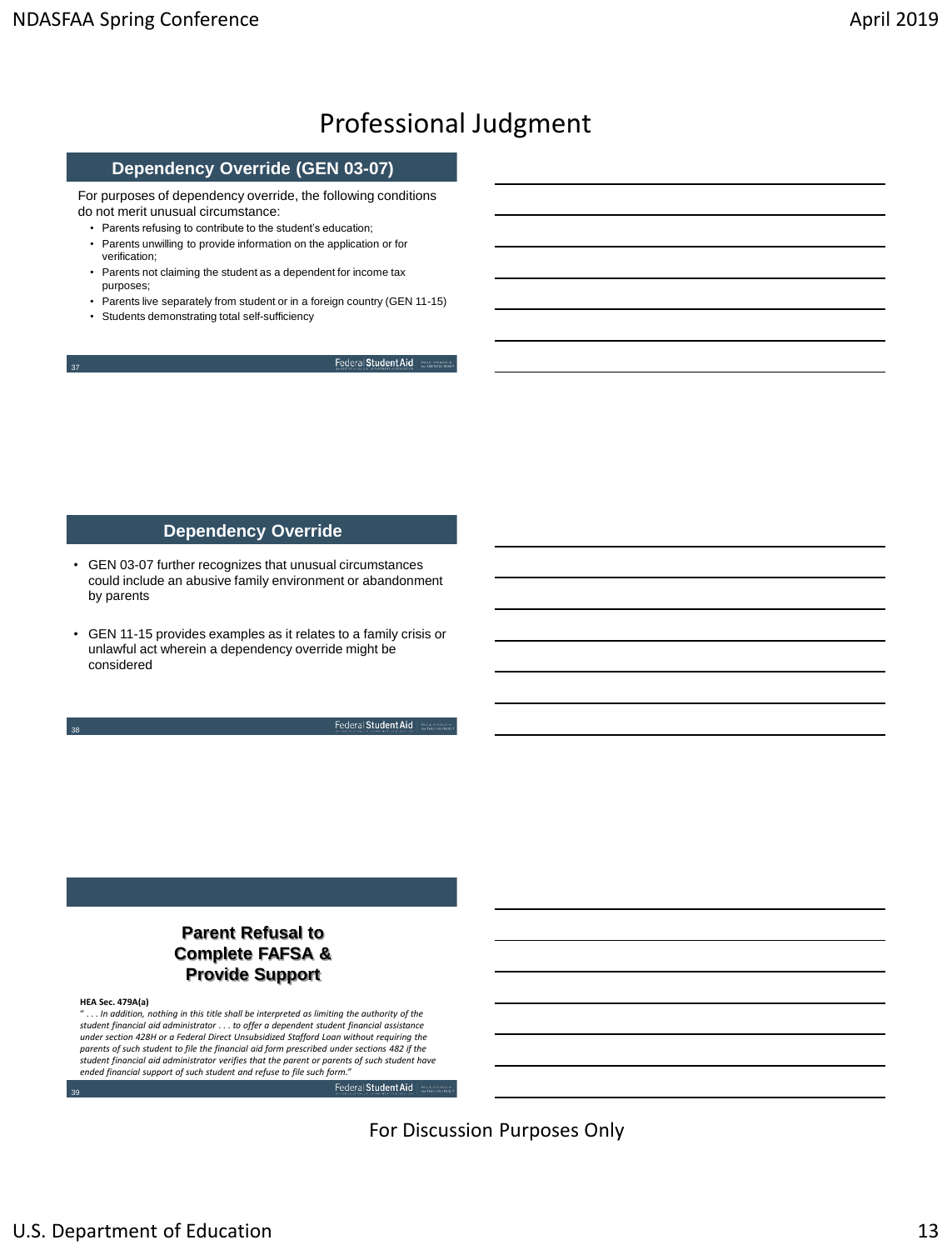41

## Professional Judgment

### **Parental Refusal**

*Prior to introducing this new category of PJ, a student whose parents refused to complete the FAFSA and refused to provide financial support would be ineligible for any Title IV student aid. With this provision in place, the school can now exercise professional judgment and make the student, in this situation, eligible for a Dependent Level Unsubsidized Direct Loan ONLY.*

Federal Student Aid | mount

### **Parental Refusal to Complete FAFSA/Support**

- **Provision does not act as a dependency override. The** student under this provision is still a dependent student
- A non-custodial parent may still borrow a PLUS loan and the student would still be eligible for this provision
- If parents are unwilling to sign a statement the school must obtain confirmation/information from a third-party

*For documentation purposes, the custodial parent (if not married) or both parents (if married) must sign a statement indicating a refusal to provide both support and the FAFSA data*

Federal Student Aid | 2000 st

## **Denying or Reducing Direct Loans**

#### **34 CFR 685.301(a)(8)**

42

*A school may refuse to originate a Direct Subsidized, Direct Unsubsidized, or Direct PLUS*  Loan or may reduce the borrower's determination of need for the loan if the reason for that *action is documented and provided to the borrower in writing, and if - (i) The determination is made on a case-by-case basis;*

*(ii) The documentation supporting the determination is retained in the student's file: and (iii) The school does not engage in any pattern or practice that results in a denial of a borrower's access to Direct Loans because of the borrower's race, gender, color, religion,* 

Federal Student Aid

For Discussion Purposes Only

*national origin, age, disability status, or income.*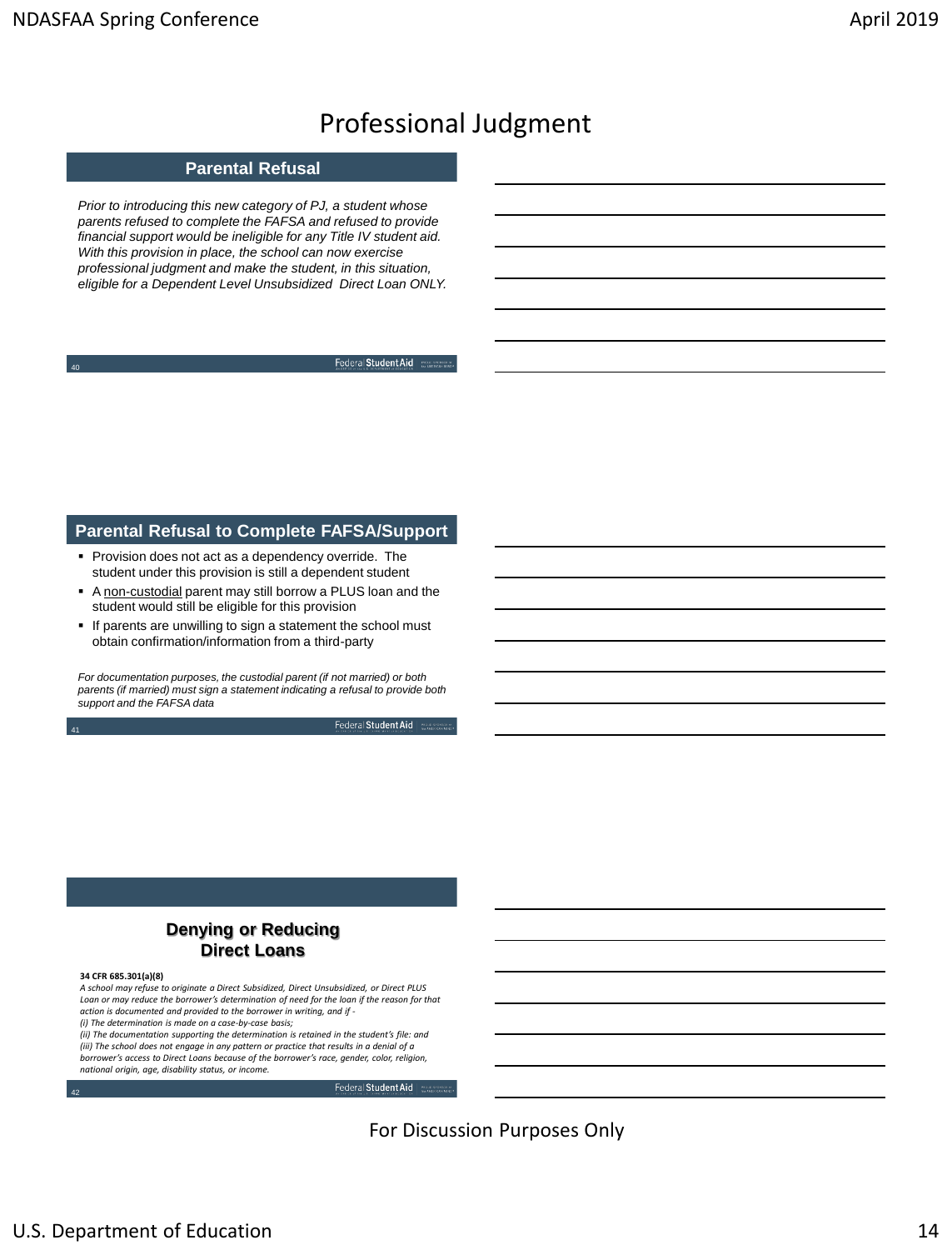### **Denying or Reducing Direct Loans**

If the reason is documented and provided to the borrower in writing:

- A school has the option to refuse to originate
- Direct Subsidized Loan
- Direct Unsubsidized Loan
- PLUS Loan

43

44

• May reduce the borrower's determination of need for the loan • Originate a loan for less than what the borrower would otherwise be eligible to receive

Federal Student Aid | man stores

#### **Denying or Reducing Direct Loans**

- The denial or reduction of the loan can be done if:
- The determination is made on a case-by-case basis
- The school provides the reason to the student in writing
- The documentation supporting the determination is retained in the student's file and
- The school does not engage in any pattern or practice that results in a denial of a borrower's access to Direct Loans because of the borrower's race, gender, color, religion, national origin, age, disability status, or income

Federal Student Aid | 30000

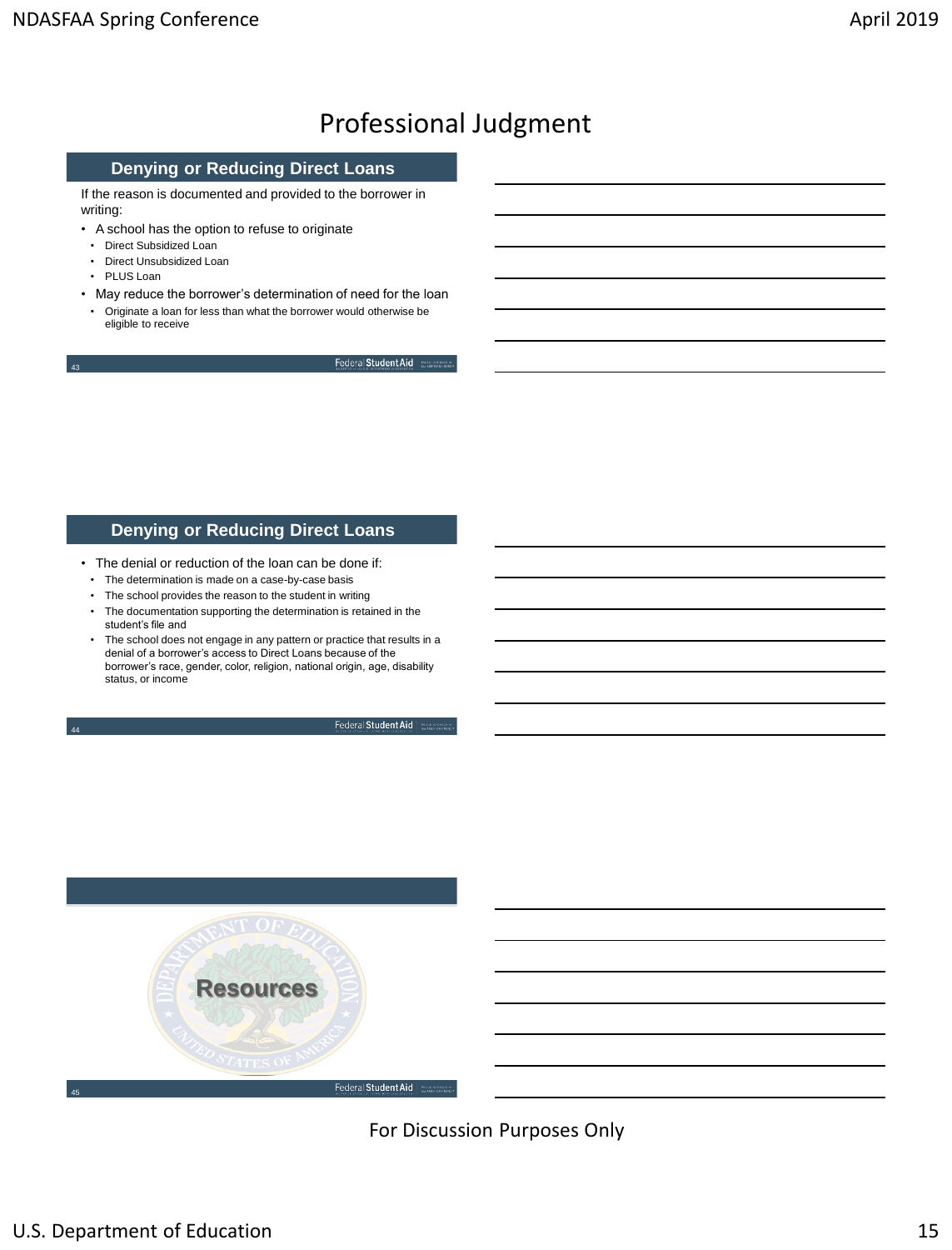#### **Resources**

*Federal Student Aid Handbook* Application and Verification Guide CH. 5

Federal Regulations – 34 CFR 685.301(a)(8) Denying or Reducing Direct Loans

*Higher Education Act* (*HEA*) HEA Sec. 479A General HEA Sec. 480(d)(7) Dependency Override

46

47

48

Federal Student Aid | moun stoward

### **Resources (Continued)**

| Dear Colleague Letters |                                                 |
|------------------------|-------------------------------------------------|
| GEN 03-07              | <b>Dependency Overrides</b>                     |
| GEN 11-15              | <b>Dependency Overrides</b>                     |
| GEN 08-12              | Parent Refusal to Provide FAFSA Data & Support  |
| GEN 09-04              | PJ & Family Financial Circumstances             |
| GEN 09-05              | PJ for Unemployment Benefits                    |
| GEN 11-04              | PJ & Combat Pay Reminder; Extends 09-04 & 09-05 |
| GEN 11-07              | Denying or Reducing a Direct Loan               |
| GEN 16-03              | Prior-Prior Year and PJ                         |
|                        |                                                 |

Federal Student Aid | 2000

Federal Student Aid

## My Contact Information

Rick Renshaw, FSA Training Officer, Dallas Region VI 214.661.9506 [rick.renshaw@ed.gov](mailto:rick.renshaw@ed.gov)

Also available: **AskaFed@ed.gov**